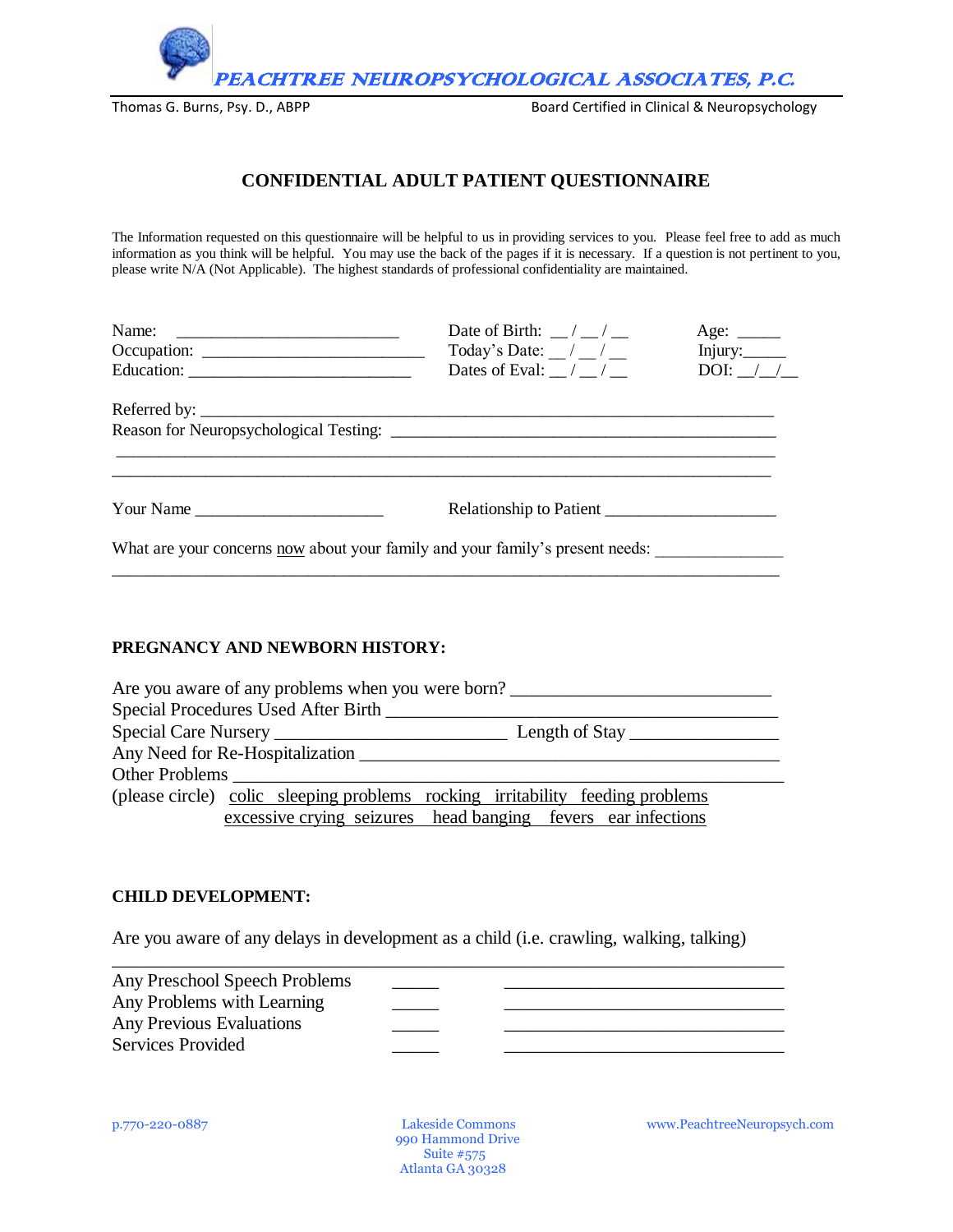#### **MEDICAL HISTORY:**

|                                                           |                                                                                   | Any hospitalizations, operations, and/or surgeries ______________________________ |
|-----------------------------------------------------------|-----------------------------------------------------------------------------------|-----------------------------------------------------------------------------------|
|                                                           |                                                                                   | Practice                                                                          |
| Any other medical problems or concerns about your health? |                                                                                   |                                                                                   |
|                                                           |                                                                                   |                                                                                   |
|                                                           | (please circle) meningitis encephalitis otitis media nausea dizziness nervousness | visual problems stomach aches physical weakness recurrent headaches               |

Have you or any family member ever had one of the following evaluations? In the space provided, please indicate the reason for the evaluation and results:

|                              | Myself | <b>Family Member</b> |
|------------------------------|--------|----------------------|
| <b>Psychological Testing</b> |        |                      |
| Psychiatric Assessment       |        |                      |
| Neurological Evaluation      |        |                      |
| Electroencephalogram (EEG)   |        |                      |
| CT Scan / MRI of the Brain   |        |                      |
| Psychotherapy / Counseling   |        |                      |
| Support Group (AA, NA, ACOA) |        |                      |
| Alcohol / Addiction          |        |                      |
| Occupational Therapy         |        |                      |
| Speech / Language Therapy    |        |                      |
| Physical Therapy             |        |                      |
| Hearing / Vision Evaluation  |        |                      |
| Legal Trouble                |        |                      |
|                              |        |                      |

## **ACADEMIC HISTORY:**

| <b>Most Recent School</b>       |                   | Degree   |
|---------------------------------|-------------------|----------|
| Previous School                 |                   | Degree   |
| High School Grade Point Average | <b>SAT Scores</b> | (Verbal) |
| (Math)                          |                   |          |

Did you receive any special services or academic placement at School (explain):

\_\_\_\_\_\_\_\_\_\_\_\_\_\_\_\_\_\_\_\_\_\_\_\_\_\_\_\_\_\_\_\_\_\_\_\_\_\_\_\_\_\_\_\_\_\_\_\_\_\_\_\_\_\_\_\_\_\_\_\_\_\_\_\_\_\_\_\_\_\_\_\_\_\_\_\_\_\_ \_\_\_\_\_\_\_\_\_\_\_\_\_\_\_\_\_\_\_\_\_\_\_\_\_\_\_\_\_\_\_\_\_\_\_\_\_\_\_\_\_\_\_\_\_\_\_\_\_\_\_\_\_\_\_\_\_\_\_\_\_\_\_\_\_\_\_\_\_\_\_\_\_\_\_\_\_\_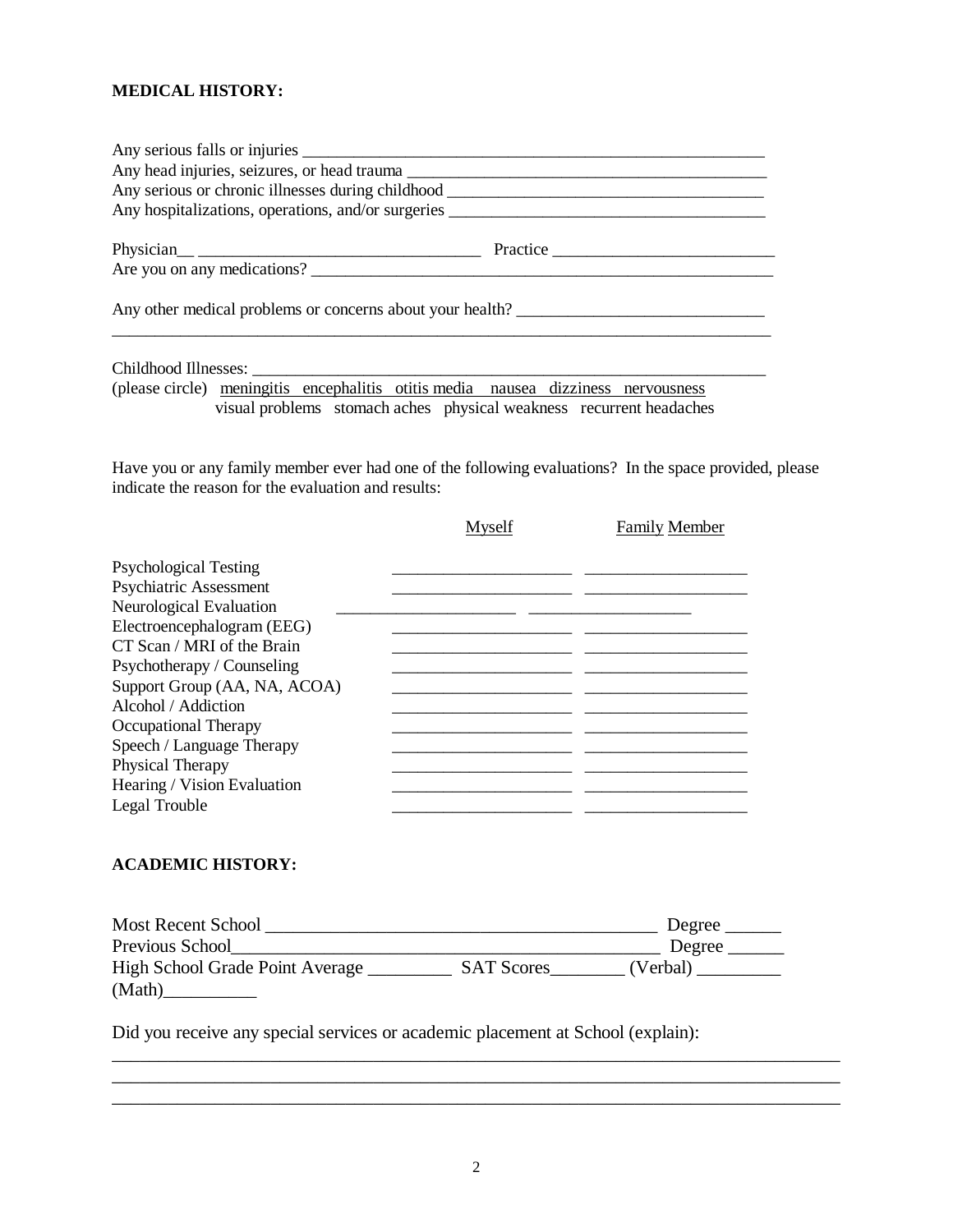# **VOCATIONAL HISTORY:**

| Occupation: Decupation: Decupation: Decupation: Decupation: Decupation: Decupation: Decupation: Decupation: Decupation: Decupation: Decupation: Decupation: Decupation: Decupation: Decupation: Decupation: Decupation: Decupa |           |
|--------------------------------------------------------------------------------------------------------------------------------------------------------------------------------------------------------------------------------|-----------|
|                                                                                                                                                                                                                                |           |
|                                                                                                                                                                                                                                |           |
| Occupation: Decupation: Decupation: Decupation: Decupation: Decupation: Decupation: Decupation: Decupation: Decupation: Decupation: Decupation: Decupation: Decupation: Decupation: Decupation: Decupation: Decupation: Decupa |           |
|                                                                                                                                                                                                                                |           |
|                                                                                                                                                                                                                                |           |
| Occupation: Decupation: Decupation: Decupation: Decupation: Decupation: Decupation: Decupation: Decupation: Decupation: Decupation: Decupation: Decupation: Decupation: Decupation: Decupation: Decupation: Decupation: Decupa |           |
|                                                                                                                                                                                                                                |           |
|                                                                                                                                                                                                                                |           |
|                                                                                                                                                                                                                                |           |
|                                                                                                                                                                                                                                |           |
| <b>SOCIAL HISTORY:</b>                                                                                                                                                                                                         |           |
| Are you: ___ Married ___ Separated ___ Divorced ___ Single ___ Widowed                                                                                                                                                         |           |
| Your Name                                                                                                                                                                                                                      | Employer: |

| Position |                                           |
|----------|-------------------------------------------|
| Address: | Home Phone (<br>$\overline{\phantom{0}}$  |
|          | Work Phone (<br>$\overline{\phantom{0}}$  |
|          | Other Phone (<br>$\overline{\phantom{0}}$ |

| Spouse's Name<br>Position:                                                                                                                                                                                                                                                                                                                                                                                                                       |                                | Employer                                                                                                                                                                                                                            |
|--------------------------------------------------------------------------------------------------------------------------------------------------------------------------------------------------------------------------------------------------------------------------------------------------------------------------------------------------------------------------------------------------------------------------------------------------|--------------------------------|-------------------------------------------------------------------------------------------------------------------------------------------------------------------------------------------------------------------------------------|
| Address:<br><u> 1989 - Johann Barnett, fransk politiker (d. 1989)</u>                                                                                                                                                                                                                                                                                                                                                                            | Other Phone (                  | <u>Example 2001 Work Phone</u> (and The Company of The Company of The Company of The Company of The Company of The Company of The Company of The Company of The Company of The Company of The Company of The Company of The Company |
|                                                                                                                                                                                                                                                                                                                                                                                                                                                  |                                |                                                                                                                                                                                                                                     |
| <u> 1989 - Jan Sarajević, politika i postala i postala i postala i postala i postala i postala i postala i post</u><br><u> 1989 - Jan James James Barbara, meny kaominina ara-</u>                                                                                                                                                                                                                                                               | $Age$ <sub>_____________</sub> | Grade                                                                                                                                                                                                                               |
|                                                                                                                                                                                                                                                                                                                                                                                                                                                  |                                |                                                                                                                                                                                                                                     |
|                                                                                                                                                                                                                                                                                                                                                                                                                                                  |                                |                                                                                                                                                                                                                                     |
|                                                                                                                                                                                                                                                                                                                                                                                                                                                  |                                |                                                                                                                                                                                                                                     |
| Dominant Hand                                                                                                                                                                                                                                                                                                                                                                                                                                    |                                | Gender M F                                                                                                                                                                                                                          |
|                                                                                                                                                                                                                                                                                                                                                                                                                                                  |                                |                                                                                                                                                                                                                                     |
| $\left( \begin{array}{c} \frac{1}{2} \\ \frac{1}{2} \\ \frac{1}{2} \\ \frac{1}{2} \\ \frac{1}{2} \\ \frac{1}{2} \\ \frac{1}{2} \\ \frac{1}{2} \\ \frac{1}{2} \\ \frac{1}{2} \\ \frac{1}{2} \\ \frac{1}{2} \\ \frac{1}{2} \\ \frac{1}{2} \\ \frac{1}{2} \\ \frac{1}{2} \\ \frac{1}{2} \\ \frac{1}{2} \\ \frac{1}{2} \\ \frac{1}{2} \\ \frac{1}{2} \\ \frac{1}{2} \\ \frac{1}{2} \\ \frac{1}{2} \\ \frac{1}{2} \\ \frac{1}{2} \\ \frac$<br>Phone ( |                                |                                                                                                                                                                                                                                     |